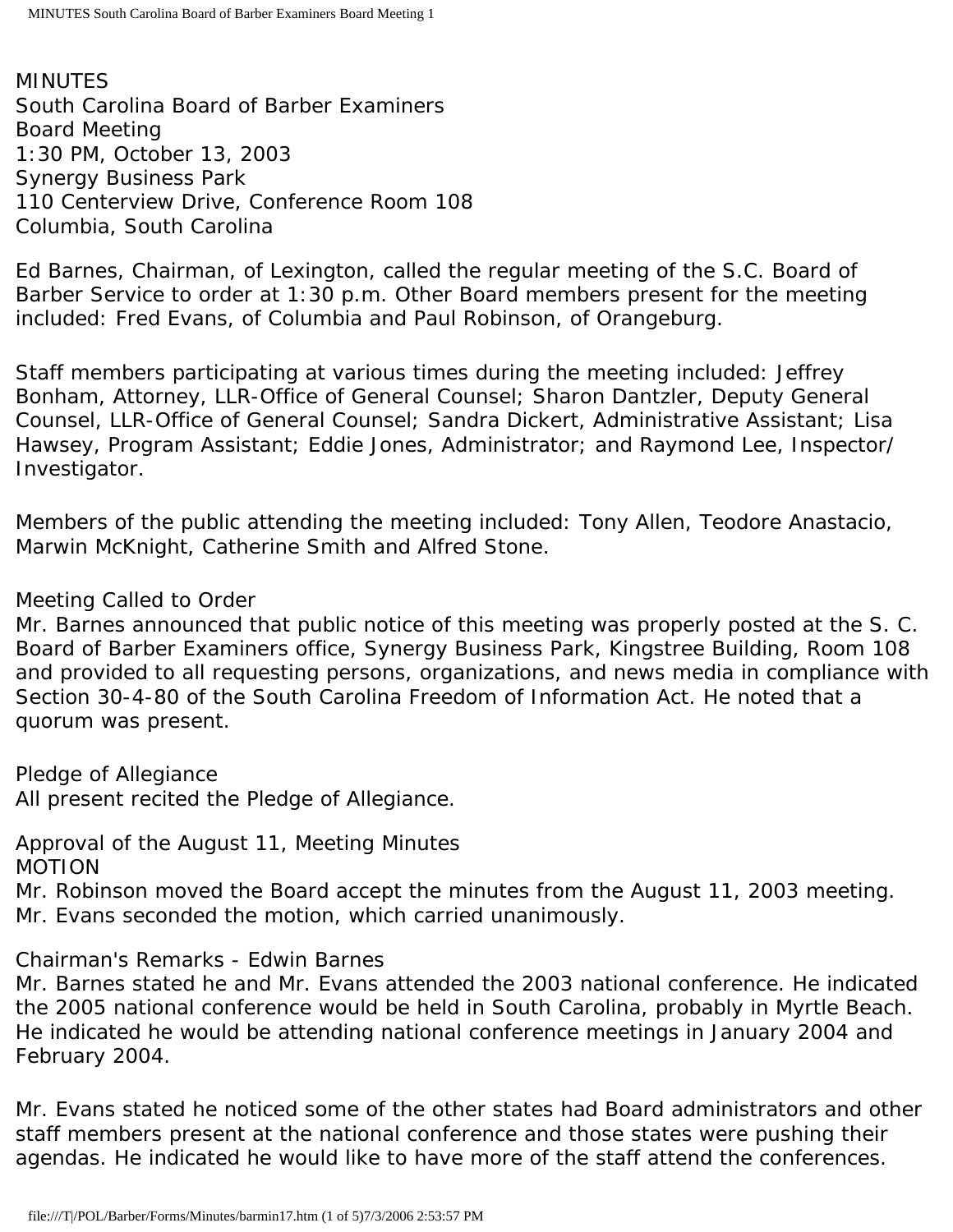Administrator's Remarks, For Information - Eddie Jones Exam Results for August 2003 and September 2003

Mr. Jones presented the members with the exam results for August 2003 and September 2003. (These exam results are herewith attached and hereby become a permanent part of this record.)

Mr. Jones presented the members with a list of the 2004 meeting dates. (These dates are herewith attached and become a permanent part of this record.)

Advisory Opinions, If Needed, Office of General Counsel There were no advisory opinions given during the October 13, 2003 meeting.

Legislative Update, If Needed, Legislative Liaison Office There was no legislative update given during the October 13, 2003 meeting.

Unfinished Business

There was no unfinished business to be discussed during the October 13, 2003 meeting.

New Business

1. Approval of Request for Oral Exam without Written Notice from Physician - Leonne Hayden

Mr. Hayden was not present for the meeting, however, a brief discussion on this matter ensued.

# MOTION

Mr. Evans moved the Board send Mr. Hayden a second notice in an effort to accommodate this request with instructions to have the form signed by a professional. The motion was seconded by Mr. Robinson and unanimously carried.

2. Approval of Third Student Permit - Tony Allen

Mr. Tony Allen had requested the Board's approval for a third student permit. He did not have a mailing address and staff mailed a notice to the barbershop where he is employed informing the owner he must appear before the Board.

Mr. Allen was not present for the meeting.

## MOTION

Mr. Robinson moved Mr. Allen's request be tabled until such time he appears before the Board with the proof of hours.

3. Approval of Registered Barber Apprentice Application - Alfred L. Stone Alfred Stone appeared before the Board at this time.

Mr. Stone has submitted a registered barber apprentice application. His arrest record indicates he has been arrested for criminal sexual conduct (non conviction), possession of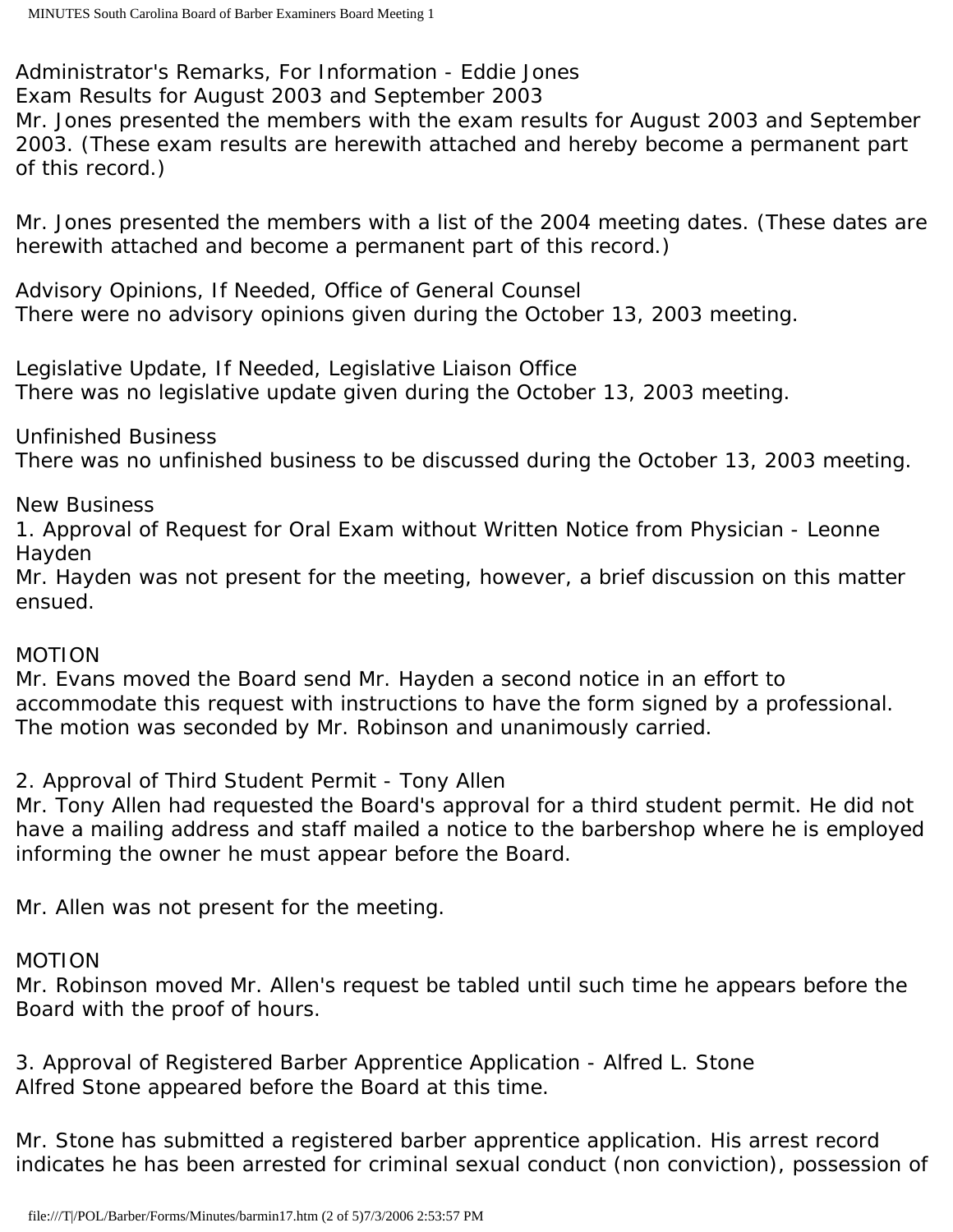marijuana, assault and battery, carrying a firearm unlawfully, and battery. None of these activities occurred around or near a barbershop. He completed his hours on September 30, 2003 and is now ready to take the exam.

### MOTION

Mr. Robinson made a motion, seconded by Mr. Evans and unanimously carried, that the Board approve Mr. Stone to take the exam.

4. Student Permits - Catherine M. Smith, Beaufort-Jasper Academy for Career Excellence Dr. Catherine Smith, Director, and Marwin McKnight, Instructor with the Beaufort-Jasper Academy for Career Excellence, appeared before the Board at this time.

Ms. Smith stated the Beaufort-Jasper Academy for Career Excellence must spread the required hours for the barber program over three years and indicated that students enter the program in their sophomore year and finish during their senior year. She noted that one of the challenges the school is conquering is the rising costs of the program and one of the variables is that the students are required to annually pay for student permits since the program is spread over three years.

Mr. McKnight stated the permits are not a major problem for new students since he can obtain the permits prior to the first day of school. He further stated that returning students are having to provide a transcript indicating they have completed the ninth grade and obtain the tuberculin test twice and that some of the parents are complaining of the costs involved of obtaining subsequent student permit. He indicated he has been attempting to figure if there is any way the school could extend the permit over three years. He suggested an alternative avenue would be an upfront one-time fee.

Ms. Dantzler stated Regulation 17-10 indicates that when a permit expires, a new application must be completed.

Mr. Robinson stated since LLR adjusted the barber licenses from annual to biennial he sees no problem with the agency finding a way to make student permits triennial for this restricted case.

A brief discussion ensued during which Ms. Dantzler stated the Board could direct staff to

- 1. Extend the time for the student permit across the board;
- 2. Differentiate between OJT and schools but give a longer permit for schools; or
- 3. Differentiate between OJT proprietary schools and public schools.

The Board directed staff to develop steps for differentiating between the OJT proprietary schools and public schools. The Board asked that the technical schools be encompassed in these steps.

Mr. Evans stated that while attending the national conference in September 2003 they boasted about the Beaufort-Jasper Career Center. He indicated a representative from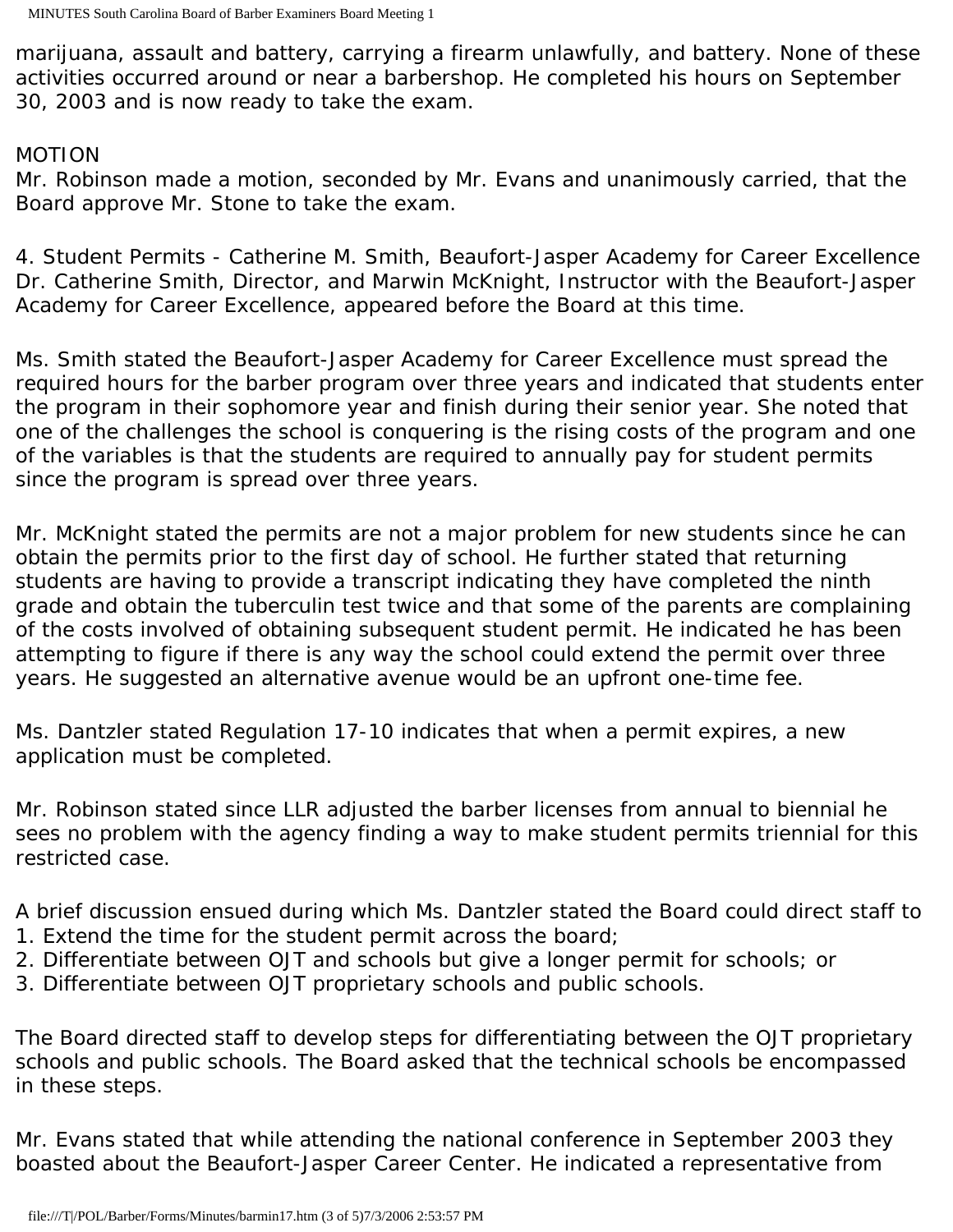Pennsylvania would like information from the Beaufort-Jasper Career Center. He asked that this information be forwarded to him.

5. Advice on Becoming A Barber in South Carolina - Teodoro Anastacio Ms. Hawsey stated Mr. Anastacio was trained as a barber in the Mexican Army. She further stated he had no formal training in Mexico and that he holds a high school diploma. (Documentation and interpretation of this diploma is herewith attached and becomes a permanent part of this record.)

Teodoro Anastacio appeared before the Board at this time.

Jeffrey Bonham, of the Office of General Counsel, acted as interpreter for the Board and Mr. Anastacio.

Mr. Anastacio has no certification other than his training in the Army, as there is no other way to train to become a barber in Mexico. In October 1992 he was an Army specialist in barbering and was promoted to corporal with a barber specialty. He served as a corporal barber from 1993 to his discharge in 1997. He was a barber for seven years in Mexico.

Mr. Bonham explained to Mr. Anastacio that he could 1) first learn the English language, then either attend a barber school or train under OJT prior to taking the exam and becoming licensed or 2) he could locate a Hispanic barber to train under and work in the Hispanic community.

### Practical Exams

Mr. Robinson stated most of the students do not come to the practical exams with the knowledge of the appropriate length of haircut. He would like the privilege of improving communications with the students.

Mr. Barnes asked Mr. Robinson to review this matter.

Mr. Barnes stated he would like to continue searching for another location to conduct the practical exams.

## Instructor's Exam

Mr. Barnes stated he met with Mr. Randy Bryant and Mr. Wayne Corley, Attorney for NIC, and reviewed the NIC instructor's exam. He further stated he is in favor of dropping the Board's instructor's exam. He went on to say he believes the testing fee is \$15 and believes the Board tests approximately six instructors each month.

## MOTION

Mr. Robinson made a motion, seconded by Mr. Evans and unanimously carried, that the Board move to the NIC testing system for barber instructor's test.

# Tony Allen